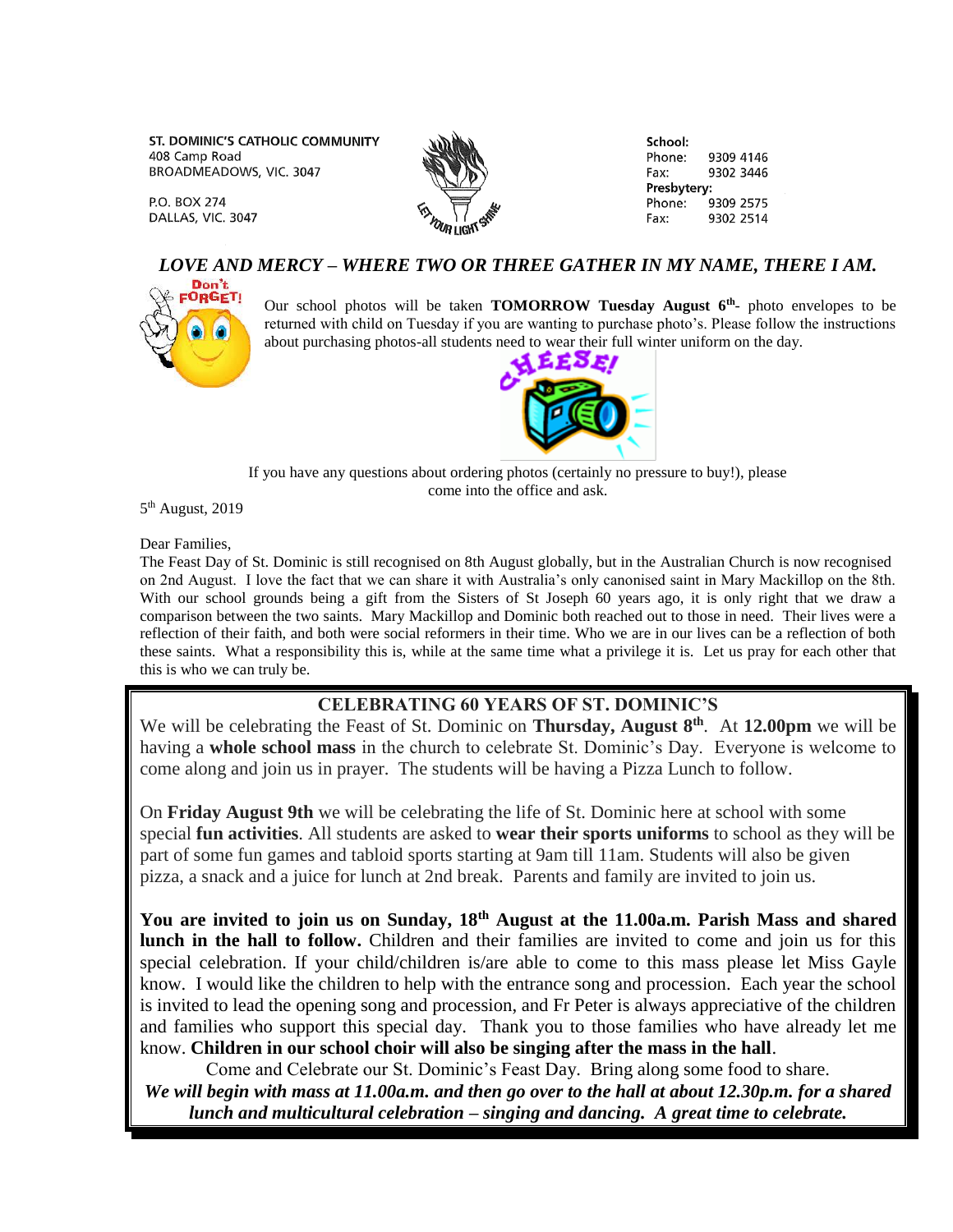**SCHOOL CLOSURE DAY IN FOUR WEEKS TIME – WEEK 7 OF TERM 3 There will be a whole school closure day (no students at school) on Friday August 30th as staff will be undertaking professional learning about Mathematics.**



**Let's Eat Kiosk: CANTEEN Tuesday August 6th : Shamy; Rita; Madg Thursday August 8 th : Enas; Eva If any parents would like to come and help with Canteen please come into the school office.**



**Congratulations to the following students who were** Week 3 Students of the Week. **Each student received their certificate last Friday at assembly for their achievements during the week.**

| <b>Prep Red:</b>                       | 5/6I: Isabel; Paris                       |
|----------------------------------------|-------------------------------------------|
| <b>Prep Purple: Ruby; Alisia; Elie</b> | 5/6J: Bhupandra; Samantha                 |
| 1/2L: Cynthia; Majed; Elbron           | 5/6K: Rouny; Frando                       |
| 1/2M: Lamitta; Sarah                   |                                           |
| 1/2N: Glory; Morees                    | Miss Sharon's award: Cynthia; Joy; Yohan; |
|                                        | <b>Bhupandra</b>                          |
| 3/4P: Katia; Roden                     | Ms Lakshmi - Learning Club: Naya; Jyotsna |
| 3/4R: Carlos; Manuel                   | Mrs Cromie's award:                       |
| 3/4S: Faneeta; Adriana                 | Mrs Burnett's award: Zavian; Jad          |

## **The theme of Book Week 2019 is 'READING IS MY SECRET POWER' We will celebrate Book Week at St Dominic's on Wednesday August 21**.

We will begin the day with a parade.

Children can dress as a character from a book, or they can wear their pyjamas to school on that day. Depending on the weather, the parade will be in either the junior yard or the hall.

We have booked Brett, from Cardytoons to do workshops with the children across the day. Brett did the art work on our buildings earlier this year and we are looking forward to seeing some great cartoon creations from our children as they learn from Brett's incredible skills.

When children are not involved in the cartooning workshop, they will be doing activities related to the Book Week books in their classrooms.

It will be a great opportunity to celebrate the wonderful world of books.

More information to come.